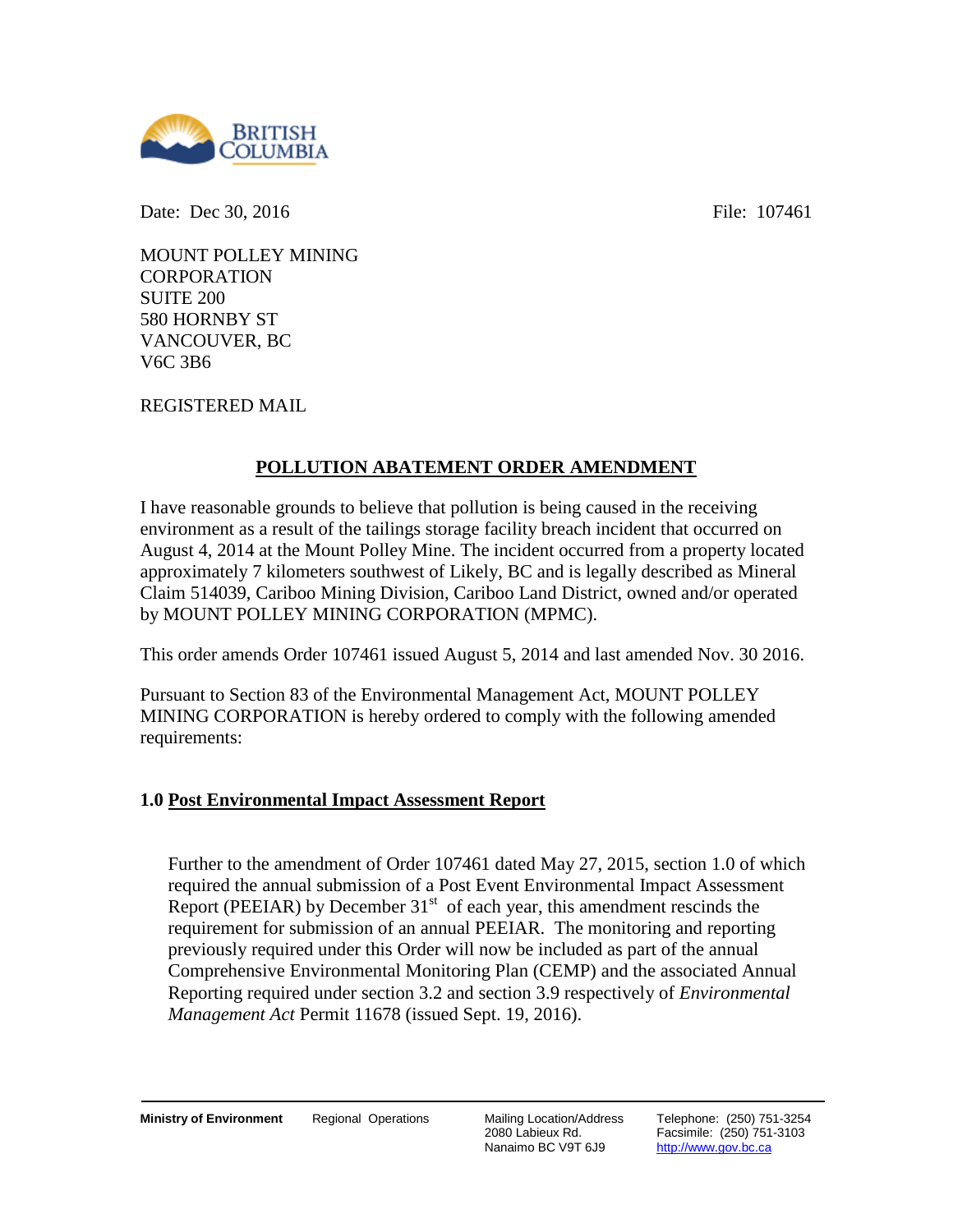## **2.0 Additional Provisions**

(a) Every requirement of this Order must be carried out to the satisfaction of the Director.

(b) Subject to the conditions at the site, the Director may require additional action, as deemed necessary by the Director, to protect human health and the environment.

Failure to comply with the requirements of this order is a contravention of the *Environmental Management Act* and may result in legal action. I direct your attention to Section 120(10) of the *Environmental Management Act*, which reads:

*"(10) A person who contravenes an order...that is given, made or imposed under this Act by a ...director...commits an offence and is liable on conviction to a fine not exceeding \$300 000 or imprisonment for not more than 6 months, or both."*

Failure to comply with the requirements of this order may also result in an administrative penalty under the *Administrative Penalties Regulation (Environmental Management Act) (B.C. Reg 133/2014)* (Regulation). I direct your attention to Section 12(4) of the *Regulation*, which reads:

*"(4) A person who fails to comply with an order under the [Environmental Management] Act is liable to an administrative penalty not exceeding \$40 000."* 

This order does not authorize entry upon, crossing over, or use for any purpose of private or crown lands or works, unless and except as authorized by the owner of such lands or works. The responsibility for obtaining such authority rests with you. It is also your responsibility to ensure that all activities are carried out with due regard for the rights of third parties, and comply with other applicable legislation that may be in force, such as municipal bylaws relating to the discharge of waste to municipal storm or sanitary sewers.

This decision may be appealed to the Environmental Appeal Board in accordance with Part 8 of the *Environmental Management Act*. An appeal must be delivered within 30 days from the date notice is given. For further information, please contact the Environmental Appeal Board at (250) 387-3464.

If you have any questions, please call the undersigned.

Yours truly,

Hot Same

Hubert Bunce